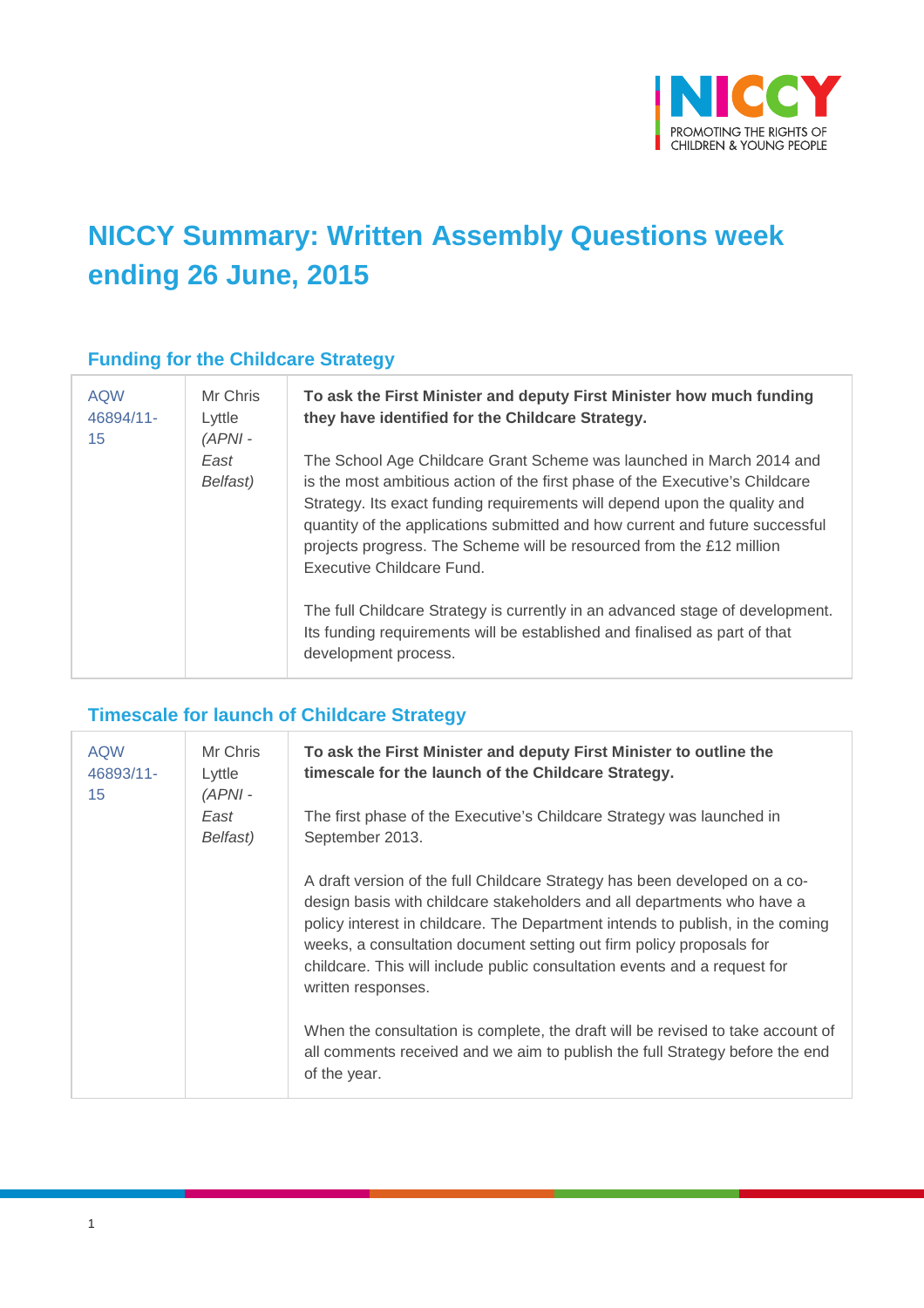

#### **Update on an Equality and Good Relations Commission**

| <b>AQW</b><br>46454/11-<br>15 | Mr Chris<br>Lyttle<br>$(APNI -$<br>East<br>Belfast) | To ask the First Minister and deputy First Minister for an update on the<br>establishment of the Equality and Good Relations Commission.<br>The draft Bill to establish the Equality and Good Relations Commission is<br>under active consideration within the department.<br>In advance of the enactment of legislation, departmental officials are working<br>with both the Equality Commission and the Community Relations Council to<br>consider the extent to which the aims and objectives of the 'Together:<br>Building a United Community' Strategy can be delivered by these respective<br>organisations within their existing vires and remits. |
|-------------------------------|-----------------------------------------------------|-----------------------------------------------------------------------------------------------------------------------------------------------------------------------------------------------------------------------------------------------------------------------------------------------------------------------------------------------------------------------------------------------------------------------------------------------------------------------------------------------------------------------------------------------------------------------------------------------------------------------------------------------------------|
|                               |                                                     |                                                                                                                                                                                                                                                                                                                                                                                                                                                                                                                                                                                                                                                           |

## **Update on UNESCO and child rights indicators**

| <b>AQW</b><br>43433/11-<br>15 | Ms Claire<br>Sugden<br>(IND - East<br>Londonderry) | To ask the First Minister and deputy First Minister to provide an<br>update on the work undertaken by UNESCO in relation to the child<br>rights indicators.                                                                                                                                                                                                                                                                                                                                                                          |
|-------------------------------|----------------------------------------------------|--------------------------------------------------------------------------------------------------------------------------------------------------------------------------------------------------------------------------------------------------------------------------------------------------------------------------------------------------------------------------------------------------------------------------------------------------------------------------------------------------------------------------------------|
|                               |                                                    | We are currently reviewing the child rights indicators identified by<br>UNESCO. It is proposed that the indicators which have been developed<br>will begin to be utilised to measure and report progress in due course,<br>and work is continuing to identify additional measurable indicators. The<br>development of a workable and deliverable Child Rights Indicator<br>Framework is by its nature a 'living' mechanism and best taken forward<br>in partnership with the voluntary and community sector and the<br>Universities. |

## **Update on Housing (Anti-Social Behaviour) Bill**

| <b>AQW</b><br>46911/11-<br>15 | Mr Paul<br>Frew<br>$(DUP -$<br><b>North</b><br>Antrim) | To ask the Minister for Social Development for an update on the<br>proposed Housing (Anti-Social Behaviour) Bill.<br>The proposed Bill is now titled the Housing (Amendment) Bill. It will:<br>require the Department of Finance and Personnel, the Department for Social<br>Development and the Northern Ireland Housing Executive to exchange<br>information about empty homes; enable organisations holding information<br>about anti-social behaviour to share such information with social housing<br>landlords by opening relevant data gateways under the Data Protection Act<br>1998; and enable the Housing Executive to register grants made by way of a<br>loan as statutory charges.<br>All stages of the Bill will need to be completed by the end of the current<br>Assembly's mandate. Introducing the Bill before summer recess will<br>maximise the chance of achieving this. |
|-------------------------------|--------------------------------------------------------|------------------------------------------------------------------------------------------------------------------------------------------------------------------------------------------------------------------------------------------------------------------------------------------------------------------------------------------------------------------------------------------------------------------------------------------------------------------------------------------------------------------------------------------------------------------------------------------------------------------------------------------------------------------------------------------------------------------------------------------------------------------------------------------------------------------------------------------------------------------------------------------------|
|-------------------------------|--------------------------------------------------------|------------------------------------------------------------------------------------------------------------------------------------------------------------------------------------------------------------------------------------------------------------------------------------------------------------------------------------------------------------------------------------------------------------------------------------------------------------------------------------------------------------------------------------------------------------------------------------------------------------------------------------------------------------------------------------------------------------------------------------------------------------------------------------------------------------------------------------------------------------------------------------------------|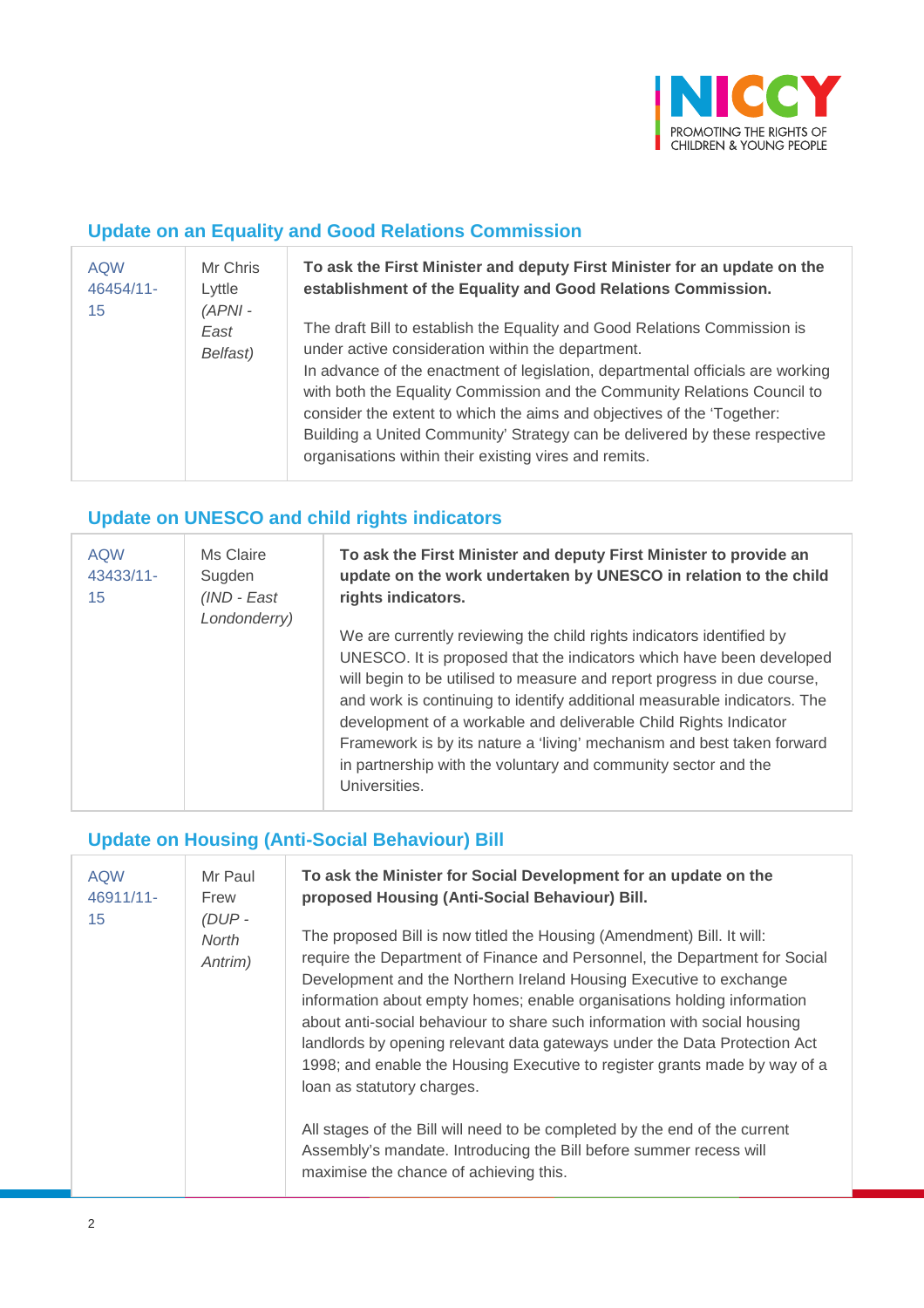

## **Poverty and social exclusion in Upper Bann**

| <b>AQW</b><br>46603/11-<br>15 | Mrs<br><b>Dolores</b><br>Kelly<br>$(SDLP -$ | To ask the Minister of Agriculture and Rural Development to detail the<br>measures delivered to tackle poverty and social exclusion in Upper<br>Bann in each of the last three years.                                                                                                                                                                                                                                                                                                                                                                                                                                                                                                                                                                                                                                  |
|-------------------------------|---------------------------------------------|------------------------------------------------------------------------------------------------------------------------------------------------------------------------------------------------------------------------------------------------------------------------------------------------------------------------------------------------------------------------------------------------------------------------------------------------------------------------------------------------------------------------------------------------------------------------------------------------------------------------------------------------------------------------------------------------------------------------------------------------------------------------------------------------------------------------|
|                               | Upper<br>Bann)                              | Through the Tackling Rural Poverty and Social Isolation Framework my<br>department has provided £16 million over the past 4 years to implement a<br>package of measures to help address a range of poverty and social isolation<br>issues for the most vulnerable rural dwellers across the north including: the<br>Assisted Rural Travel Scheme (ARTS); the Farm Families Health Checks<br>Programme; funding the Rural Support charity; the installation of heating and<br>insulation measures; a Rural Borewells Scheme; support for rural community<br>development; maximising access to grant, benefits and services in rural<br>areas (MARA Project); broadband service access; rural youth employability<br>and entrepreneurship; the Health in Mind project; and the recently launched<br>micro-grants scheme. |
|                               |                                             | All of these initiatives are targeted at making life better for those living in<br>isolated and deprived rural areas of the north including rural dwellers in the<br>Upper Bann area and I have enhanced the associated Programme for<br>Government target spend by £4m this year.                                                                                                                                                                                                                                                                                                                                                                                                                                                                                                                                     |

# **Provision in the controlled (education) sector in Belfast**

| <b>AQO</b><br>8475/11-<br>15 | Mr Nelson<br>McCausland<br>(DUP - North<br>Belfast) | To ask the Minister of Education, given the oversubscription of a<br>number of schools, for his assessment of the adequacy of provision<br>in the controlled school sector in Belfast.                                                                                                                                    |
|------------------------------|-----------------------------------------------------|---------------------------------------------------------------------------------------------------------------------------------------------------------------------------------------------------------------------------------------------------------------------------------------------------------------------------|
|                              |                                                     | There are 1,900 Year 1 controlled primary places available for the 2015/16<br>school year in the Education Authority's (EA) Belfast region area. This is<br>sufficient capacity to cater for the 1510 first preference applications for<br>Year 1 that the EA has advised were received by controlled primary<br>schools. |
|                              |                                                     | Turning to post-primary, there are 899 Year 8 controlled post-primary<br>places available with 812 first preference applications for Year 8 being<br>received by these schools. This figure includes both controlled Grammar<br>schools and controlled Secondary schools, but not voluntary Grammar<br>schools.           |
|                              |                                                     | I am aware of the recent media interest and concern about the availability<br>of adequate post-primary places particularly within the East Belfast area.                                                                                                                                                                  |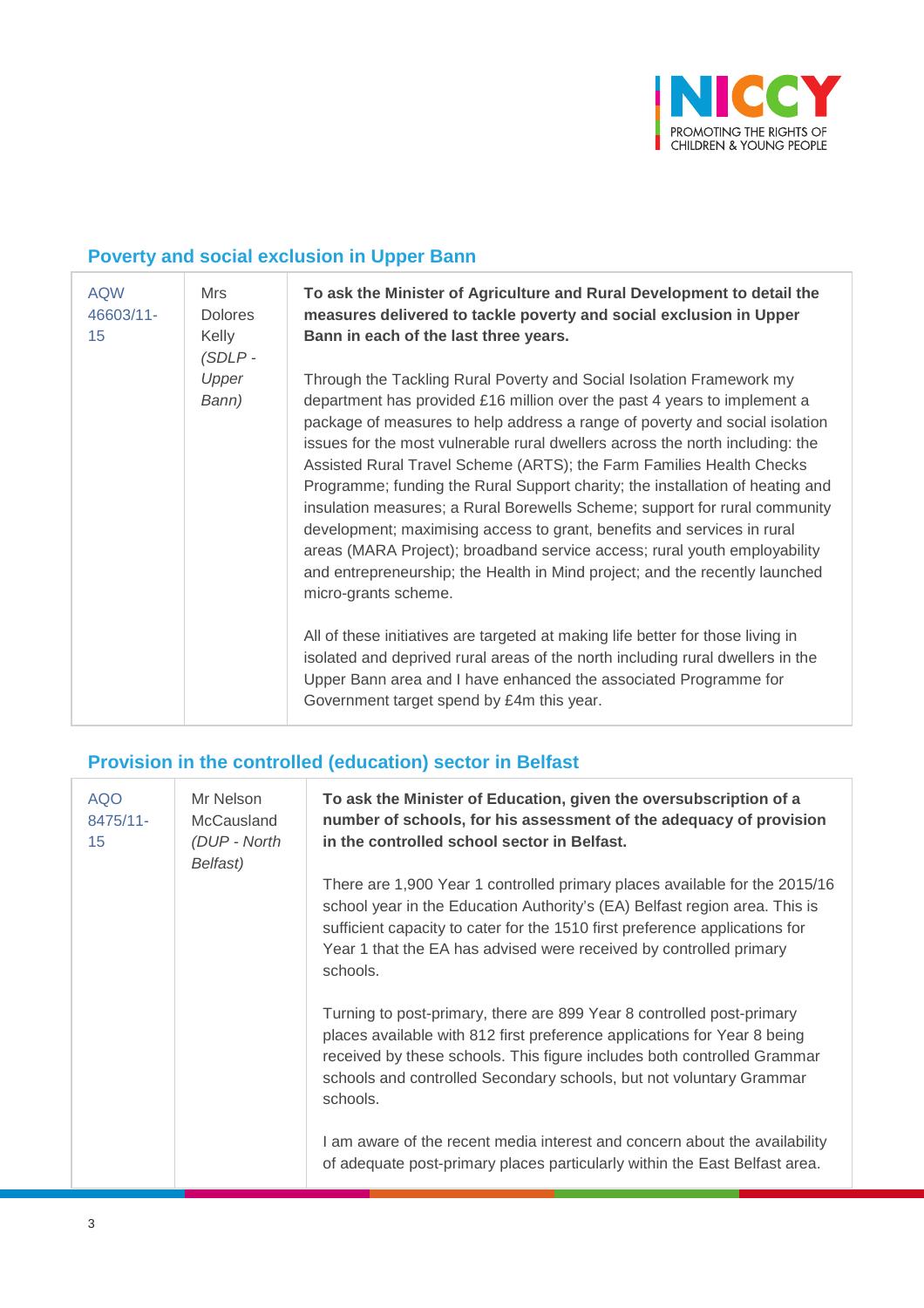

| In 2013, the then Belfast Education and Library Board and the South<br>Eastern Education and Library Board published six development<br>proposals to reshape post-primary provision in the greater East Belfast<br>area. However, I did not consider that the proposals represented the best<br>area solution for all post-primary pupils. I could not therefore approve all of<br>the proposals at that time. |
|----------------------------------------------------------------------------------------------------------------------------------------------------------------------------------------------------------------------------------------------------------------------------------------------------------------------------------------------------------------------------------------------------------------|
| I commissioned the Boards to undertake an audit of provision, in order to<br>more accurately underpin the next phase of provision. This work is<br>currently underway and I am expecting the Education Authority to submit a<br>progress report to me in the near future.                                                                                                                                      |
| I can also confirm that in the post-primary sector only one controlled<br>school in Belfast approached the Department to request a temporary<br>variation to its admissions number. That request was granted.                                                                                                                                                                                                  |

# **Plan for Early Years funding after August 2015**

| <b>AQO</b><br>8473/11-<br>15 | Mr Alex<br>Maskey<br>$(SF - West)$ | To ask the Minister of Education for an update on his plans to continue<br>Early Years funding after August 2015.                                                                                                                                                                                                                                                                                                                                                                             |
|------------------------------|------------------------------------|-----------------------------------------------------------------------------------------------------------------------------------------------------------------------------------------------------------------------------------------------------------------------------------------------------------------------------------------------------------------------------------------------------------------------------------------------------------------------------------------------|
|                              | Belfast)                           | The Executive's Budget has been reduced by the Westminster Government<br>by £1.5bn over the last five years and as a direct result of this reduction, I<br>have had to reduce the budget for the Early Years Fund in 2015/16.<br>I have endeavoured to minimise the impact as far as possible by ensuring<br>that all groups that currently benefit from the Early Years Fund will continue<br>to receive funding to the end of August 2015.                                                  |
|                              |                                    | As I have previously outlined, the Fund cannot continue in its current 'closed'<br>format as this is inequitable to those groups that cannot access it, but may<br>be equally as deserving of its funding.                                                                                                                                                                                                                                                                                    |
|                              |                                    | However, I recognise the compelling nature of the arguments for investing<br>meaningfully in early years programmes and I want to do more in this area.<br>This all depends, of course, on there being available funding.                                                                                                                                                                                                                                                                     |
|                              |                                    | If there is, then it is my intention that a new Pathway Fund would replace the<br>current Early Years Fund with awards being made from April 2016 onwards.<br>The Pathway Fund would be open to all providers of Early Years education.<br>I am also reviewing my budgets for this current financial year to see whether<br>there is any scope to support those providers whose funding is due to end in<br>August 2015 for the bridging period until the new Pathway Fund is<br>established. |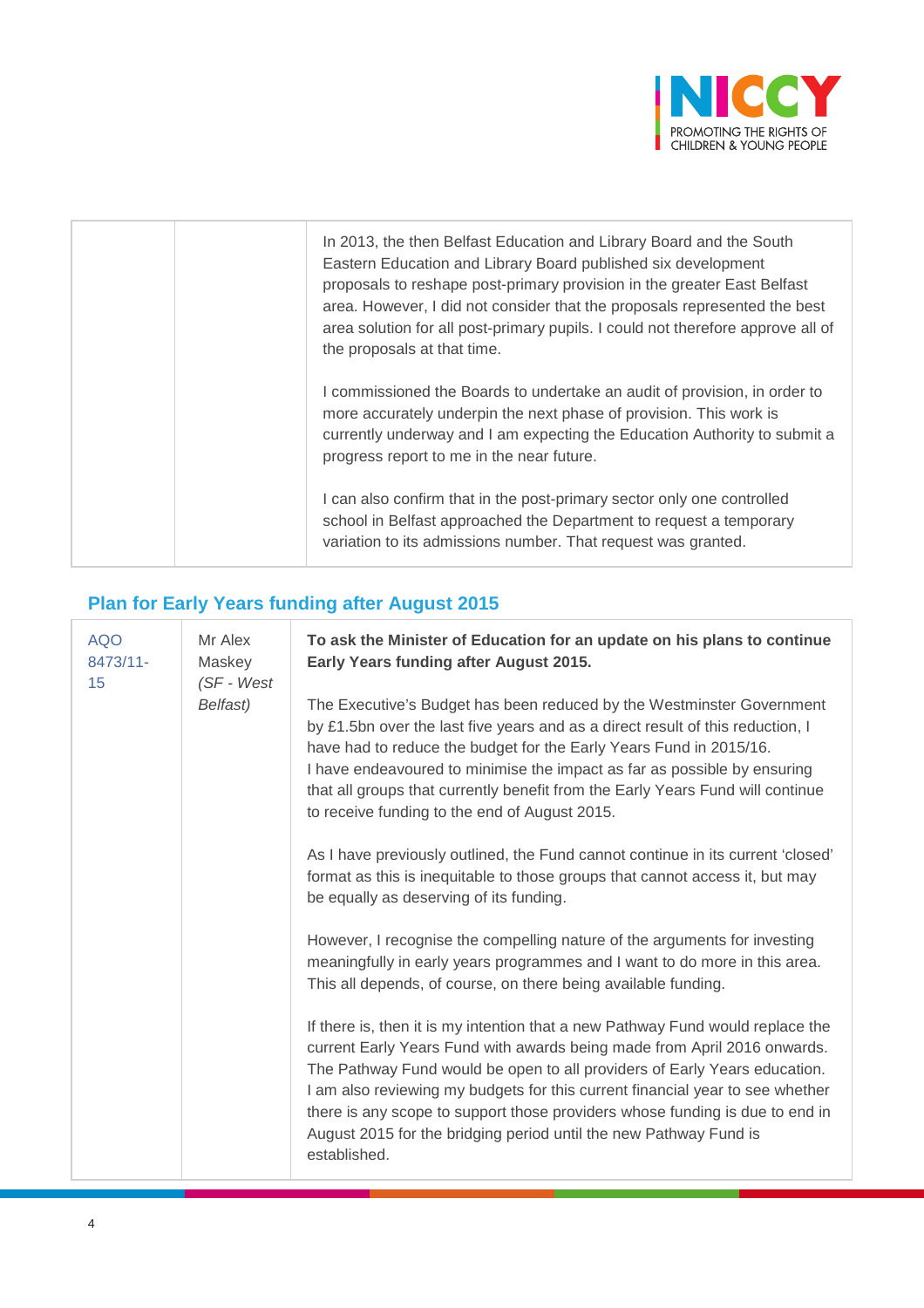

| I have therefore made a bid in the June Monitoring round for £2m to fund this<br>interim programme and this will be considered by the Executive as part of<br>the overall monitoring round decisions. |
|-------------------------------------------------------------------------------------------------------------------------------------------------------------------------------------------------------|
| I can make no promises – this is an incredibly difficult financial environment<br>- but I can and will commit to exploring all possibilities.                                                         |

#### **Consultation on new youth policy**

| <b>AQW</b><br>47634/11-<br>15 | Mr David<br>McIlveen<br>$(DUP -$<br>North<br>Antrim) | To ask the Minister of Education to outline his strategy for completing a<br>consultation on the new youth policy, including (i) the timeframe; and<br>(ii) how his Department will ensure young people from a wide range of<br>backgrounds are consulted. [Priority Written]                                                                                                                                                                           |
|-------------------------------|------------------------------------------------------|---------------------------------------------------------------------------------------------------------------------------------------------------------------------------------------------------------------------------------------------------------------------------------------------------------------------------------------------------------------------------------------------------------------------------------------------------------|
|                               |                                                      | On 20 April 2015, I issued a press release launching the Consultation on the<br>Future of the Youth Council to consider how support and funding for all youth<br>services might be delivered through the Education Authority. The consultation<br>will run until the 3 July after which time I will consider the responses received<br>before deciding on the best way forward.                                                                         |
|                               |                                                      | Consultation documents are available on the Department of Education's<br>website http://www.deni.gov.uk/index/support-and-development-2/youth-<br>service/content-newpage-20.htm. Notification of the consultation has also<br>been circulated widely to the interested stakeholders within both the voluntary<br>and statutory youth sectors who work on behalf of, or with, children and<br>young people, asking them to respond to the consultation. |

#### **Awarding public appointments to young people**

| <b>AQW</b><br>47568/11-<br>15 | Mr David<br><b>McIlveen</b><br>(DUP-<br>North<br>Antrim) | To ask the Minister of Education what targets his Department has on<br>awarding public appointments to young people.<br>My Department is committed to the principles of public appointments based<br>on merit with independent assessment, openness and transparency of<br>process and, in making appointments, follows the guidance set out in the<br>Code of Practice of the Commissioner for Public Appointments. In that<br>respect, my Department is also committed to providing equality of<br>opportunity for all applicants and to improving diversity and eradicating<br>under-representation on the boards of its Arm's Length Bodies. Applications<br>are welcomed from all backgrounds and whist no specific targets are set for<br>young people appointments, the application documentation makes clear that<br>applications are particularly welcome from women, people under 30 years of<br>age, members of ethnic minorities and people with disabilities. |
|-------------------------------|----------------------------------------------------------|----------------------------------------------------------------------------------------------------------------------------------------------------------------------------------------------------------------------------------------------------------------------------------------------------------------------------------------------------------------------------------------------------------------------------------------------------------------------------------------------------------------------------------------------------------------------------------------------------------------------------------------------------------------------------------------------------------------------------------------------------------------------------------------------------------------------------------------------------------------------------------------------------------------------------------------------------------------------------|
|-------------------------------|----------------------------------------------------------|----------------------------------------------------------------------------------------------------------------------------------------------------------------------------------------------------------------------------------------------------------------------------------------------------------------------------------------------------------------------------------------------------------------------------------------------------------------------------------------------------------------------------------------------------------------------------------------------------------------------------------------------------------------------------------------------------------------------------------------------------------------------------------------------------------------------------------------------------------------------------------------------------------------------------------------------------------------------------|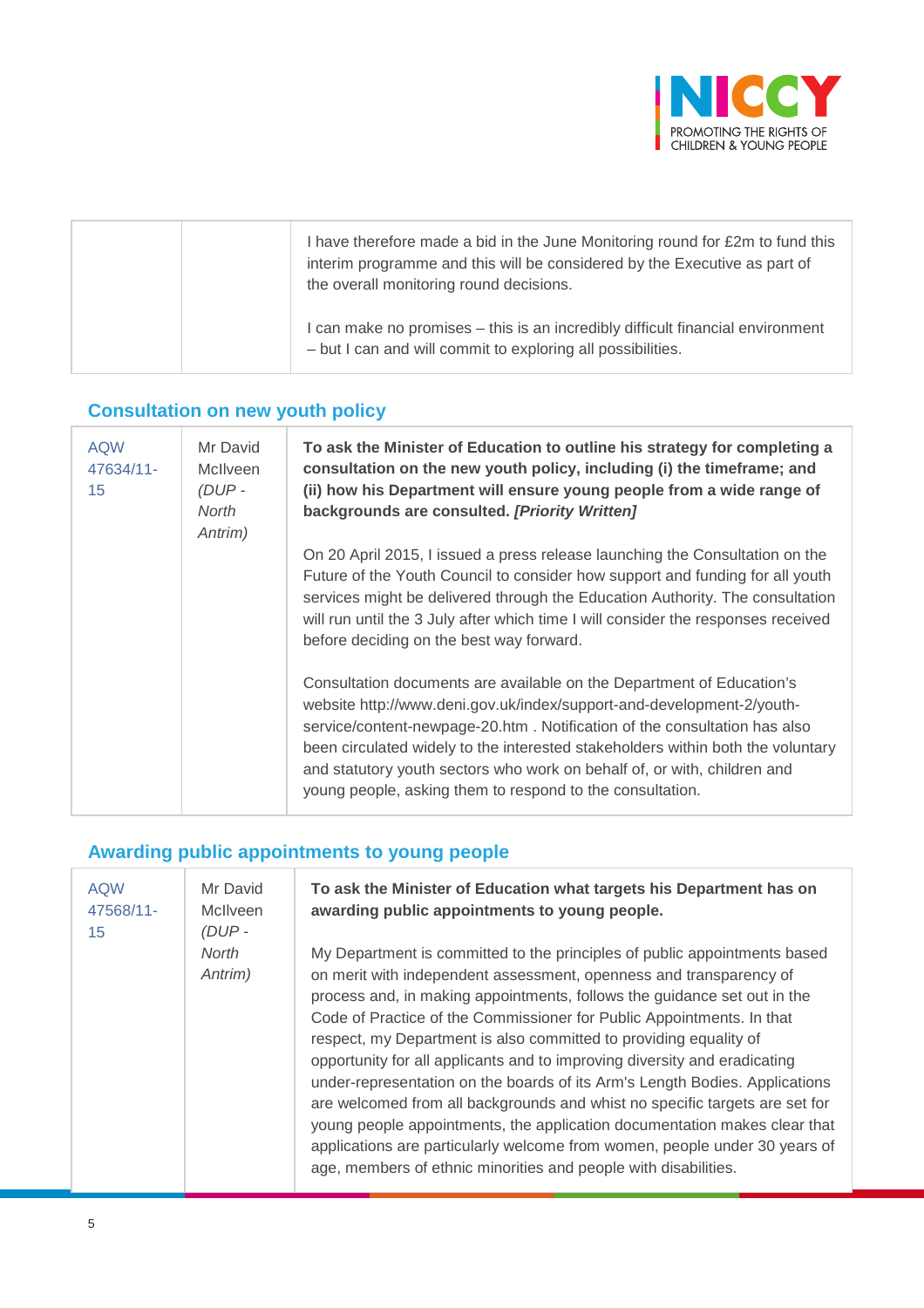

#### **Private diagnosis for assessment of Special Educational Needs**

| <b>AQW</b><br>47495/11-<br>15 | Mrs<br><b>Dolores</b><br>Kelly<br>$(SDLP -$<br>Upper<br>Bann) | To ask the Minister of Education to detail the duty of a primary school<br>with regards to a private diagnosis according to the Code Of Practice<br>on the Identification and Assessment of Special Educational Needs<br>where a parent has waited over 12 months for an autism assessment<br>from the National Health Service for their child and subsequently<br>receives a private diagnosis.                                                                                                                                                                                                                                                                                                               |
|-------------------------------|---------------------------------------------------------------|----------------------------------------------------------------------------------------------------------------------------------------------------------------------------------------------------------------------------------------------------------------------------------------------------------------------------------------------------------------------------------------------------------------------------------------------------------------------------------------------------------------------------------------------------------------------------------------------------------------------------------------------------------------------------------------------------------------|
|                               |                                                               | Addressing the special educational needs (SEN) of a child is not dependent<br>upon receipt of a medical diagnosis and any necessary interventions will be<br>based upon the child's learning needs. The Code of Practice on the<br>Identification and Assessment of Special Educational Needs, in recognising<br>that there is a continuum of needs, sets out a five stage approach to the<br>identification of children having learning difficulties, the assessment of their<br>SEN and the making of whatever provision is necessary to meet those<br>needs. Any private diagnosis received will be considered by the child's<br>school and/or the Education Authority as part of that five stage approach. |

## **Transport to proposed Irish medium schools near Dungiven**

| <b>AQW</b><br>47451/11-<br>15 | <b>Mrs</b><br>Sandra<br>Overend<br>$(UUP -$<br>Mid Ulster) | To ask the Minister of Education outline how many pupils currently<br>being transported to the Irish Medium School in Belfast will not receive<br>travel assistance if the proposed Irish Medium School opens near<br>Dungiven due to their relative proximity to Dungiven.                                                                                                                                                                                                                                                                                                                                   |
|-------------------------------|------------------------------------------------------------|---------------------------------------------------------------------------------------------------------------------------------------------------------------------------------------------------------------------------------------------------------------------------------------------------------------------------------------------------------------------------------------------------------------------------------------------------------------------------------------------------------------------------------------------------------------------------------------------------------------|
|                               |                                                            | Under the current policy, eligible pupils do not have to attend their nearest<br>suitable school in the category chosen by their parents. Also, no eligible<br>pupil, regardless of the category of school they attend, will lose their<br>eligibility by reason of the opening of a nearer school in the same category.<br>This is because such pupils were assessed and assisted prior to the nearer<br>school being opened. Accordingly, no pupil currently assisted with transport<br>to Coláiste Feirste in Belfast will lose their eligibility following the opening of<br>Coláiste Dhoire in Dungiven. |

## **Update on Regional Youth Development Plan 2016-19**

| <b>AQW</b> | Ms Claire    | To ask the Minister of Education for an update on any progress        |
|------------|--------------|-----------------------------------------------------------------------|
| 47427/11-  | Sugden       | made on the Regional Youth Development Plan for 2016-2019.            |
| 15         | (IND - East  |                                                                       |
|            | Londonderry) | Work on the development of the next Regional Youth Development        |
|            |              | Plan will be taken forward jointly by the Education Authority and the |
|            |              | Youth Council, with input from the Regional Advisory Group,           |
|            |              | comprising young people, voluntary and statutory stakeholders.        |
|            |              |                                                                       |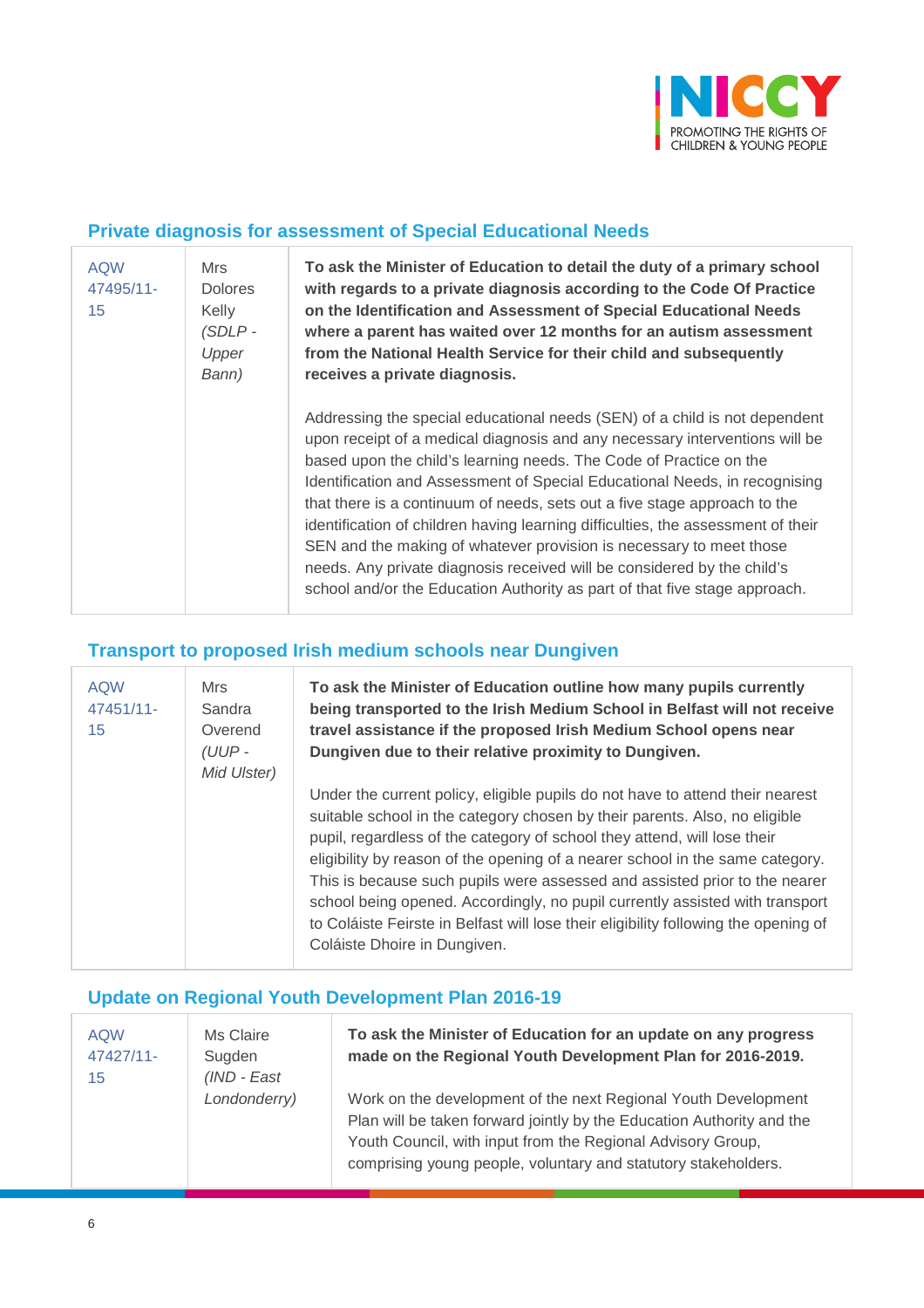

## **Number of parents referred to the dispute resolution service**

| <b>AQW</b><br>47345/11-<br>15 | Mr<br>Peter<br>Weir<br>(DUP)<br>North<br>Down) | To ask the Minister of Education to detail the number of parents that<br>received a draft statement of special educational needs for their child and<br>were referred to the dispute resolution service, broken down by each region<br>of the Education Authority in each of the last five years.<br>The Education Authority has advised that the number of cases that were referred<br>to the Dispute Avoidance and Resolution Service following receipt of a draft<br>statement, but not yet a final statement, of special educational needs in the last<br>five academic years, was as follows: |                |             |          |          |          |
|-------------------------------|------------------------------------------------|----------------------------------------------------------------------------------------------------------------------------------------------------------------------------------------------------------------------------------------------------------------------------------------------------------------------------------------------------------------------------------------------------------------------------------------------------------------------------------------------------------------------------------------------------------------------------------------------------|----------------|-------------|----------|----------|----------|
|                               |                                                |                                                                                                                                                                                                                                                                                                                                                                                                                                                                                                                                                                                                    | 2010/11        | 2011/12     | 2012/13  | 2013/14  | 2014/15* |
|                               |                                                | <b>Belfast</b>                                                                                                                                                                                                                                                                                                                                                                                                                                                                                                                                                                                     | $\Omega$       | $\Omega$    | $\Omega$ | $\Omega$ | $***$    |
|                               |                                                | <b>North</b><br><b>East</b>                                                                                                                                                                                                                                                                                                                                                                                                                                                                                                                                                                        | $\overline{0}$ | $\Omega$    | 0        | $\Omega$ | $\Omega$ |
|                               |                                                | <b>South</b><br><b>East</b>                                                                                                                                                                                                                                                                                                                                                                                                                                                                                                                                                                        | $\mathbf 0$    | $\mathbf 0$ | 0        | $***$    | $\Omega$ |
|                               |                                                | <b>Southern</b>                                                                                                                                                                                                                                                                                                                                                                                                                                                                                                                                                                                    | $\Omega$       | $***$       | $\Omega$ | $\Omega$ | $***$    |
|                               |                                                | Western                                                                                                                                                                                                                                                                                                                                                                                                                                                                                                                                                                                            | $\Omega$       | $\mathbf 0$ | 0        | $\Omega$ | $\Omega$ |
|                               |                                                | *to date<br>**denotes fewer than 5 pupils suppressed due to possible identification of<br>individual pupils.                                                                                                                                                                                                                                                                                                                                                                                                                                                                                       |                |             |          |          |          |

### **Number of statements maintained by Boards in last ten years**

| <b>AQW</b><br>47343/1<br>$1 - 15$ | Mr<br>Peter<br>Weir<br>(DUP)   | To ask the Minister of Education to detail the number of statements that were<br>maintained by (i) all regions of the Education Authority; and (ii) the previous<br>Education and Library Boards in each of the last ten years.                                                               |
|-----------------------------------|--------------------------------|-----------------------------------------------------------------------------------------------------------------------------------------------------------------------------------------------------------------------------------------------------------------------------------------------|
|                                   | ٠<br><b>North</b><br>Dow<br>n) | The regions of the Education Authority are the same as the previous Education and<br>Library Boards, so only one table is provided overleaf.<br>Pupils with a statement of special educational needs by Education Authority<br>region / former Education and Library Board, 2005/06 - 2014/15 |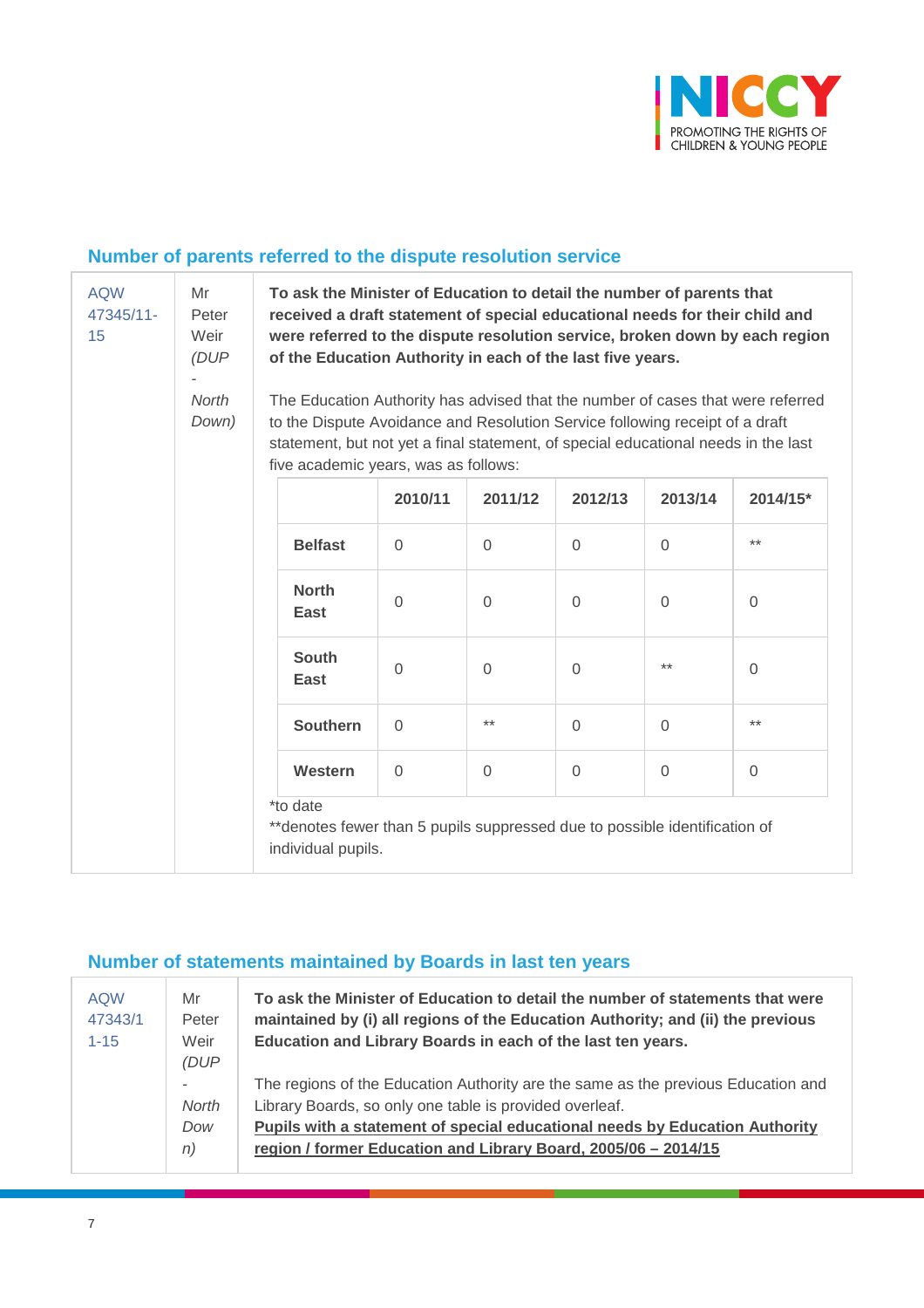

|                          | <b>Belfa</b><br>st | Wester<br>n | <b>North</b><br><b>Easter</b><br>n | South<br><b>Easter</b><br>n | Souther<br>n | <b>Total</b>                 |
|--------------------------|--------------------|-------------|------------------------------------|-----------------------------|--------------|------------------------------|
| 2005/0<br>$6\phantom{1}$ | 1,651              | 2,019       | 2,368                              | 3,288                       | 2,687        | 12,01<br>3                   |
| 2006/0<br>$\overline{7}$ | 1,790              | 2,064       | 2,446                              | 3,341                       | 2,850        | 12,49<br>$\mathbf{1}$        |
| 2007/0<br>8              | 1,951              | 2,151       | 2,504                              | 3,302                       | 3,066        | 12,97<br>$\overline{4}$      |
| 2008/0<br>$9\,$          | 2,094              | 2,133       | 2,548                              | 3,235                       | 3,261        | 13,27<br>$\mathbf{1}$        |
| 2009/1<br>$\bf{0}$       | 2,309              | 2,144       | 2,577                              | 3,210                       | 3,334        | 13,57<br>$\overline{4}$      |
| 2010/1<br>1              | 2,479              | 2,217       | 2,634                              | 3,260                       | 3,308        | 13,89<br>8                   |
| 2011/1<br>$\overline{2}$ | 2,584              | 2,261       | 2,667                              | 3,254                       | 3,324        | 14,09<br>$\mathsf{O}\xspace$ |
| 2012/1<br>$\mathbf{3}$   | 2,739              | 2,358       | 2,840                              | 3,215                       | 3,402        | 14,55<br>$\overline{4}$      |
| 2013/1<br>4              | 2,901              | 2,545       | 2,925                              | 3,400                       | 3,478        | 15,24<br>$\mathsf g$         |
| 2014/1                   | 3,151              | 2,693       | 3,068                              | 3,546                       | 3,520        | 15,97<br>8                   |

Figures include pupils at stage 5 on the Special Educational Needs Code of Practice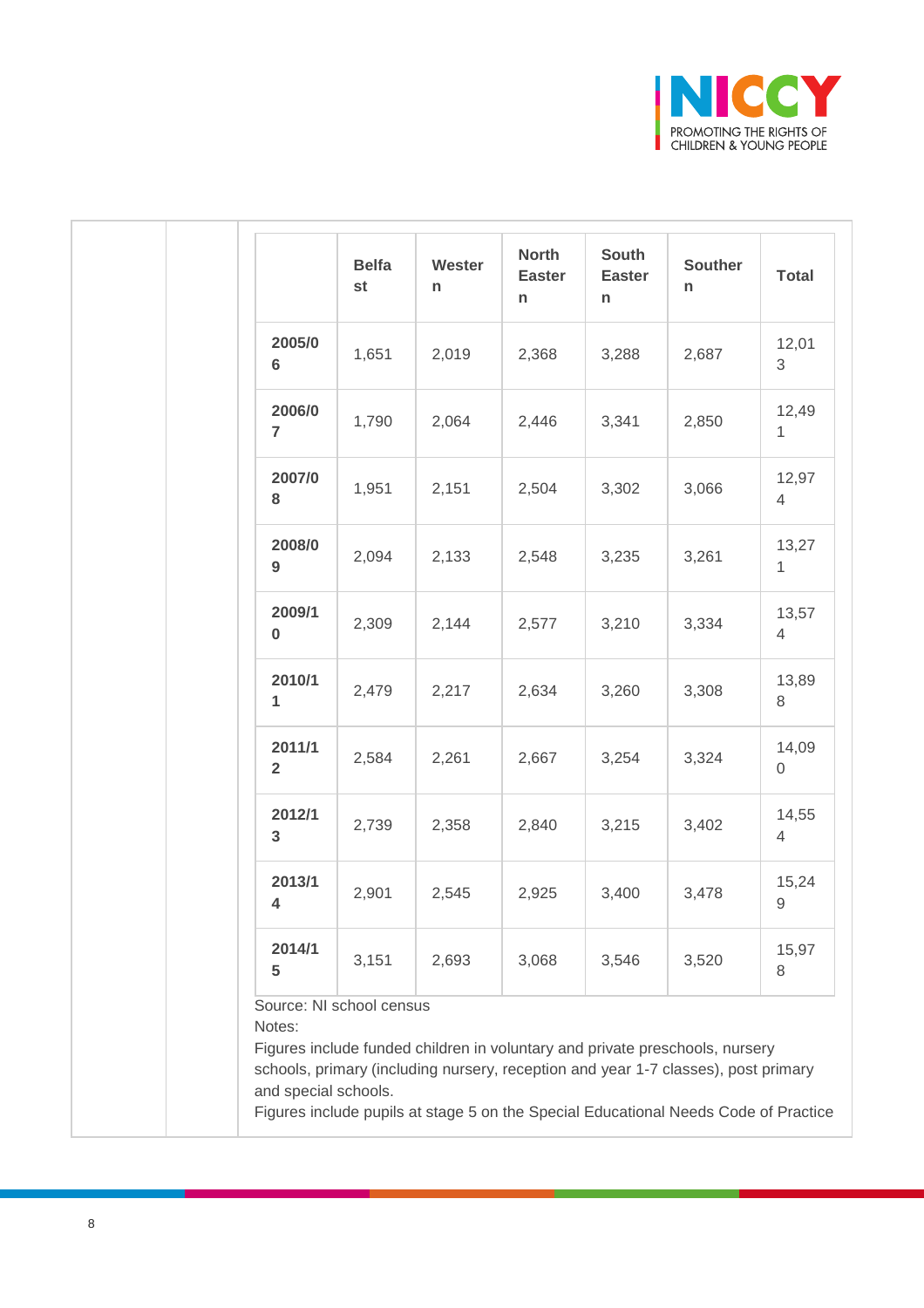

### **Complaints regarding statementing process**

| <b>AQW</b><br>47341/11-<br>15 | Mr Peter<br>Weir<br>$(DUP -$<br>North<br>Down) | To ask the Minister of Education to detail the number of children that<br>complained to his Department or the former Education and Library<br>Boards because their views were not considered in the statementing<br>process, in each of the last five years. |
|-------------------------------|------------------------------------------------|--------------------------------------------------------------------------------------------------------------------------------------------------------------------------------------------------------------------------------------------------------------|
|                               |                                                | No children have submitted written complaints to either my department or<br>the former Education and Library Boards, because their views were not<br>considered in the statementing process, within last five years.                                         |

## **Funding of school meals for pupils up to seven years**

| <b>AQW</b><br>47337/11-<br>15 | Mrs Jo-<br>Anne<br>Dobson<br>$(UUP -$ | To ask the Minister of Education to detail the level of funding provided<br>by his Department to cover the costs of school meals for pupils up to<br>seven years of age in each of the last three years.                                                                                                                                                                                                                                                                                                                                           |
|-------------------------------|---------------------------------------|----------------------------------------------------------------------------------------------------------------------------------------------------------------------------------------------------------------------------------------------------------------------------------------------------------------------------------------------------------------------------------------------------------------------------------------------------------------------------------------------------------------------------------------------------|
|                               | Upper<br>Bann)                        | Resourcing of the schools catering service is a matter for the Education<br>Authority (previously the Education and Library Boards) which it funds<br>through its block grant allocation provided by the Department. The block<br>grant funds a number of central services including school meals and the<br>Authority decides on the level of funding required for each service.<br>The Chief Executive of the Education Authority has advised that it cannot<br>provide a breakdown of funding for the schools catering service by age<br>group. |

#### **Funding for specialist drugs or addiction awareness outreach in schools**

| <b>AQW</b><br>47256/11-<br>15 | Lord Morrow of<br><b>Clogher Valley</b><br>(DUP -<br>Fermanagh and | To ask the Minister of Education to outline what funding is<br>available through his Department for providing specialist drugs<br>or addiction awareness outreach in schools.                                                                                                                     |
|-------------------------------|--------------------------------------------------------------------|---------------------------------------------------------------------------------------------------------------------------------------------------------------------------------------------------------------------------------------------------------------------------------------------------|
|                               | South Tyrone)                                                      | The Department of Education does not make funding available for<br>providing specialist drugs or addiction awareness outreach in schools.<br>Schools have discretion to use their delegated budget on resources or<br>programmes they wish to use to support their delivery of the<br>curriculum. |
|                               |                                                                    | Opportunities for young people to develop the knowledge,<br>understanding and skills to deal with issues such as drug addiction<br>are available through the curriculum.                                                                                                                          |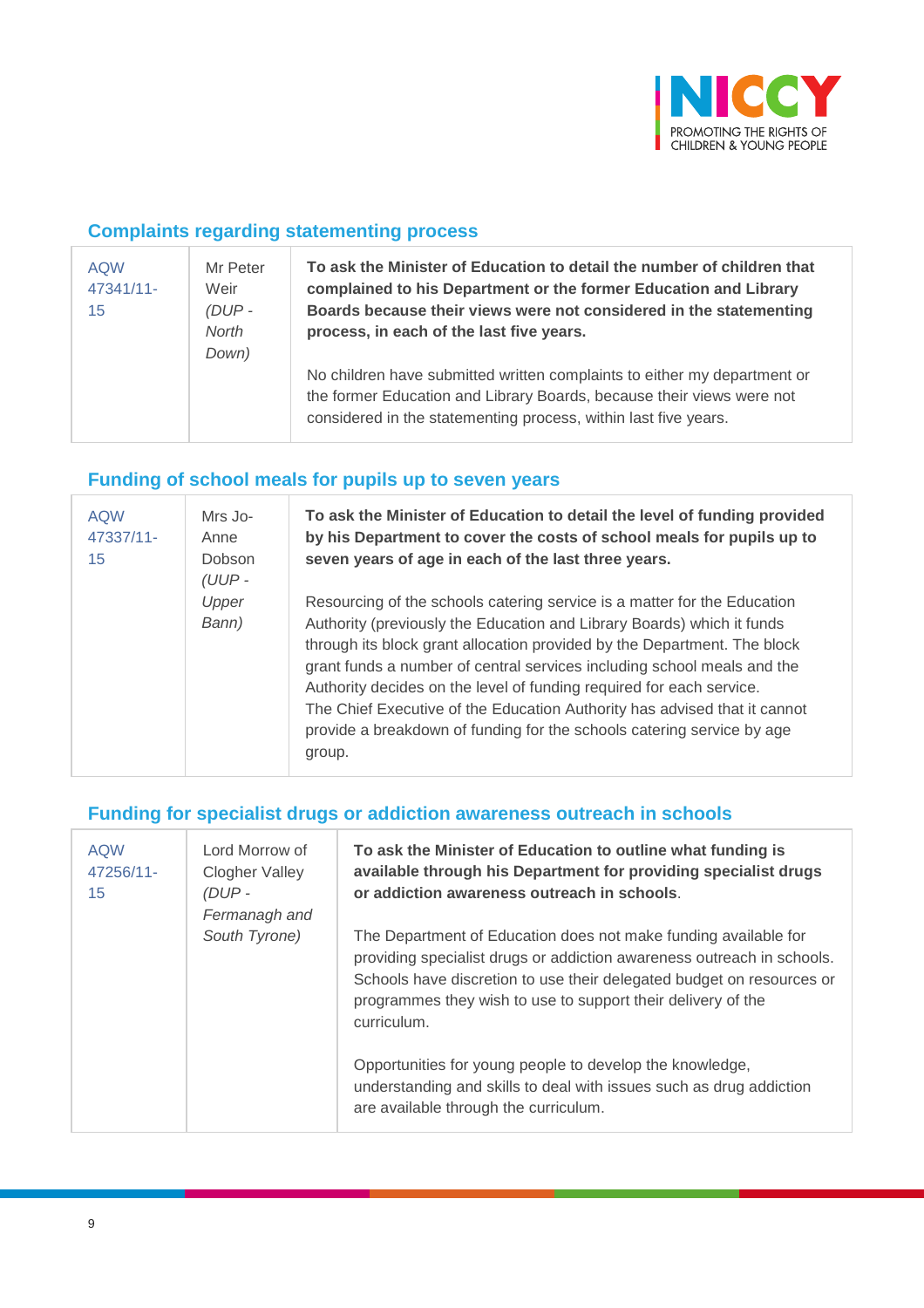

# **Quality and success of interventions leading to counselling referrals**

| <b>AQW</b><br>47160/11-<br>15 | Mr Chris<br>Lyttle<br>$(APNI -$<br>East<br>Belfast) | To ask the Minister of Education what steps his Department has taken<br>to monitor the quality and success of interventions leading to<br>counselling referrals within primary and special schools.                                                                                                                                                                                                                                                                                                                                                                                                                                                                                                                                                                                                                                                                                                                                                                                                                                           |
|-------------------------------|-----------------------------------------------------|-----------------------------------------------------------------------------------------------------------------------------------------------------------------------------------------------------------------------------------------------------------------------------------------------------------------------------------------------------------------------------------------------------------------------------------------------------------------------------------------------------------------------------------------------------------------------------------------------------------------------------------------------------------------------------------------------------------------------------------------------------------------------------------------------------------------------------------------------------------------------------------------------------------------------------------------------------------------------------------------------------------------------------------------------|
|                               |                                                     | The provision of a counselling service in primary schools is not yet<br>determined.                                                                                                                                                                                                                                                                                                                                                                                                                                                                                                                                                                                                                                                                                                                                                                                                                                                                                                                                                           |
|                               |                                                     | ICSS provision was extended into special schools with a post-primary cohort,<br>from January 2011.                                                                                                                                                                                                                                                                                                                                                                                                                                                                                                                                                                                                                                                                                                                                                                                                                                                                                                                                            |
|                               |                                                     | ICSS service in special schools has been fully utilised since January 2011<br>and a 2013 audit questionnaire, completed by over 65% of special schools,<br>showed that all respondents appreciated the service.                                                                                                                                                                                                                                                                                                                                                                                                                                                                                                                                                                                                                                                                                                                                                                                                                               |
|                               |                                                     | Of the 65% of special schools that responded 100% stated that the service<br>was of benefit to their pupils with over 90% of these returns expressing<br>thanks for the support.                                                                                                                                                                                                                                                                                                                                                                                                                                                                                                                                                                                                                                                                                                                                                                                                                                                              |
|                               |                                                     | The Education and Training Inspectorate carried out "An Evaluation of the<br>Independent Counselling Service for Schools" in 2009. Their key findings<br>showed an increasing demand and need by young people for a counselling<br>service in most of the schools participating in this evaluation and that the<br>professional independent counselling service provides an essential support<br>for many young people in schools and is an integral aspect of pastoral care<br>provision in most post primary schools.                                                                                                                                                                                                                                                                                                                                                                                                                                                                                                                       |
|                               |                                                     | The above findings are corroborated by "A Survey of Young People's Views<br>on Accessing Counselling in Schools", carried out by youth@clc at the<br>Children's Law Centre in Belfast in 2012. The survey showed that "students<br>surveyed thought the provision of counselling in schools was a necessary<br>and important service which should continue to be available. Of those who<br>had used it, the majority found it to be beneficial in helping them to cope with<br>a range of issues impacting on their mental and emotional well being". The<br>service was viewed as helping young people to resolve problems, giving<br>meaningful advice, helped to build confidence and deal with stress and<br>assisted in overcoming anger problems. 71% of students surveyed agreed<br>that the counselling service can 'prevent small problems getting bigger'. The<br>majority of students surveyed thought the provision of counselling in schools<br>was a necessary and important service which should continue to be<br>available. |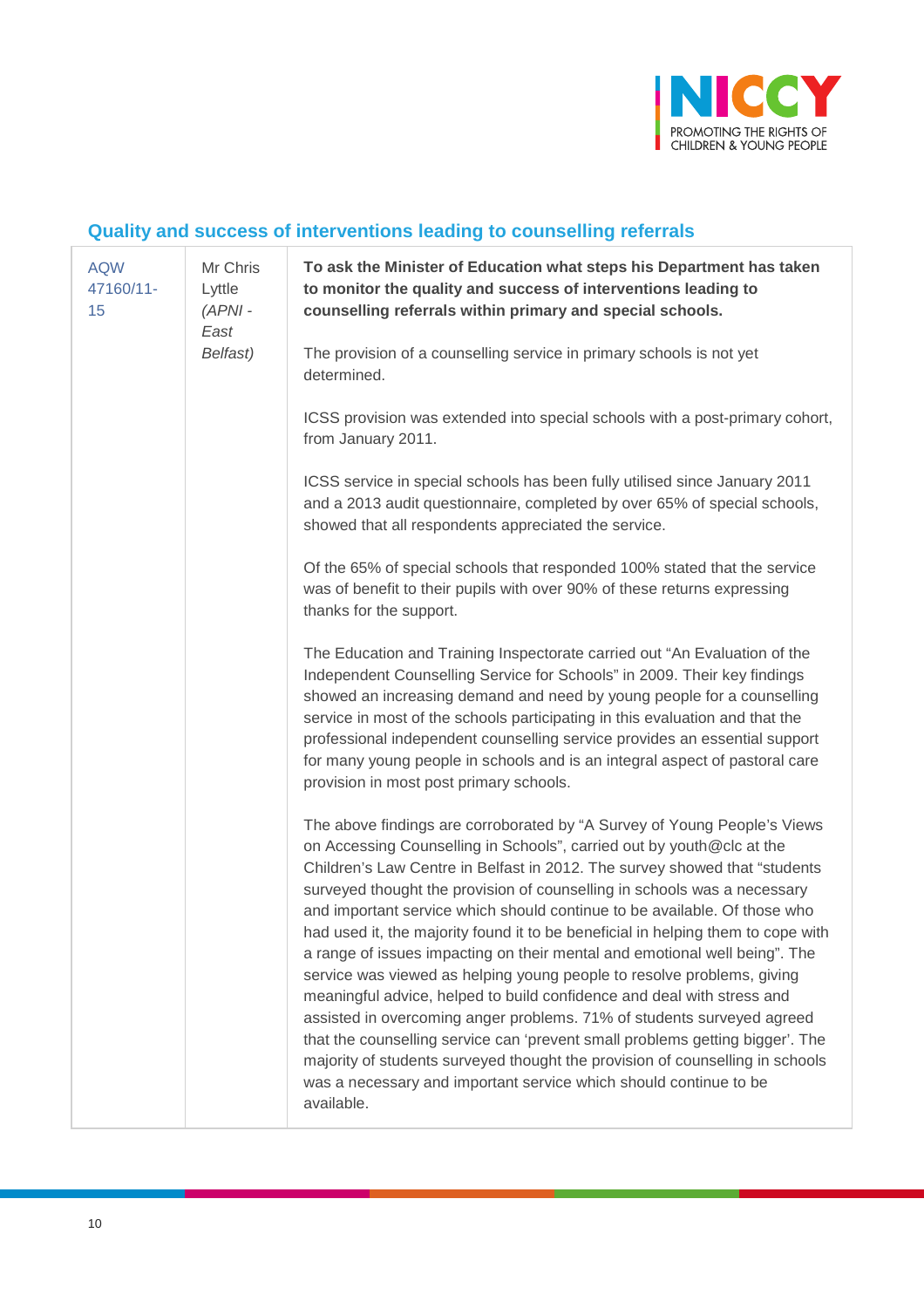

# **Funding to primary and special school counselling**

| <b>AQW</b><br>47159/11-<br>15 | Mr Chris<br>Lyttle<br>$(APNI -$<br>East<br>Belfast) | To ask the Minister of Education to ask what funding has been allocated<br>to primary and special school counselling provision since the Audit of<br>Counselling and Other Therapeutic Interventions in Primary and Special<br>Schools, in October 2009.                                                                                                     |                                                                                              |                               |  |  |  |
|-------------------------------|-----------------------------------------------------|--------------------------------------------------------------------------------------------------------------------------------------------------------------------------------------------------------------------------------------------------------------------------------------------------------------------------------------------------------------|----------------------------------------------------------------------------------------------|-------------------------------|--|--|--|
|                               |                                                     | The 'Audit into the Counselling and Therapeutic Needs of the Primary and<br>Special Schools Sector' was published in September 2009 and while the<br>Audit and its headline findings were extremely helpful in identifying issues of<br>concern it did not provide a clear direction of travel for counselling in the<br>primary or special schools sectors. |                                                                                              |                               |  |  |  |
|                               |                                                     | A further scoping study covering all special schools was completed in<br>February 2010. Following a public tendering process ICSS provision was<br>extended into special schools with a post-primary cohort, from January 2011.<br>The provision of a counselling service in primary schools is not yet<br>determined.                                       |                                                                                              |                               |  |  |  |
|                               |                                                     |                                                                                                                                                                                                                                                                                                                                                              | Funding allocated for special school counselling provision is set out in the<br>table below: |                               |  |  |  |
|                               |                                                     |                                                                                                                                                                                                                                                                                                                                                              | <b>Financial Year</b>                                                                        | Special School<br>Expenditure |  |  |  |
|                               |                                                     |                                                                                                                                                                                                                                                                                                                                                              | 2010/11 (January 2011 - March<br>2011)                                                       | £81,898.96                    |  |  |  |
|                               |                                                     |                                                                                                                                                                                                                                                                                                                                                              | 2011/12                                                                                      | £386,504                      |  |  |  |
|                               |                                                     |                                                                                                                                                                                                                                                                                                                                                              | 2012/13                                                                                      | £359,688                      |  |  |  |
|                               |                                                     |                                                                                                                                                                                                                                                                                                                                                              | 2013/14                                                                                      | £402,556                      |  |  |  |
|                               |                                                     |                                                                                                                                                                                                                                                                                                                                                              | 2014/15                                                                                      | £342,577.36                   |  |  |  |
|                               |                                                     |                                                                                                                                                                                                                                                                                                                                                              | 2015/16 (@mid-June 2015)                                                                     | £50,978.54                    |  |  |  |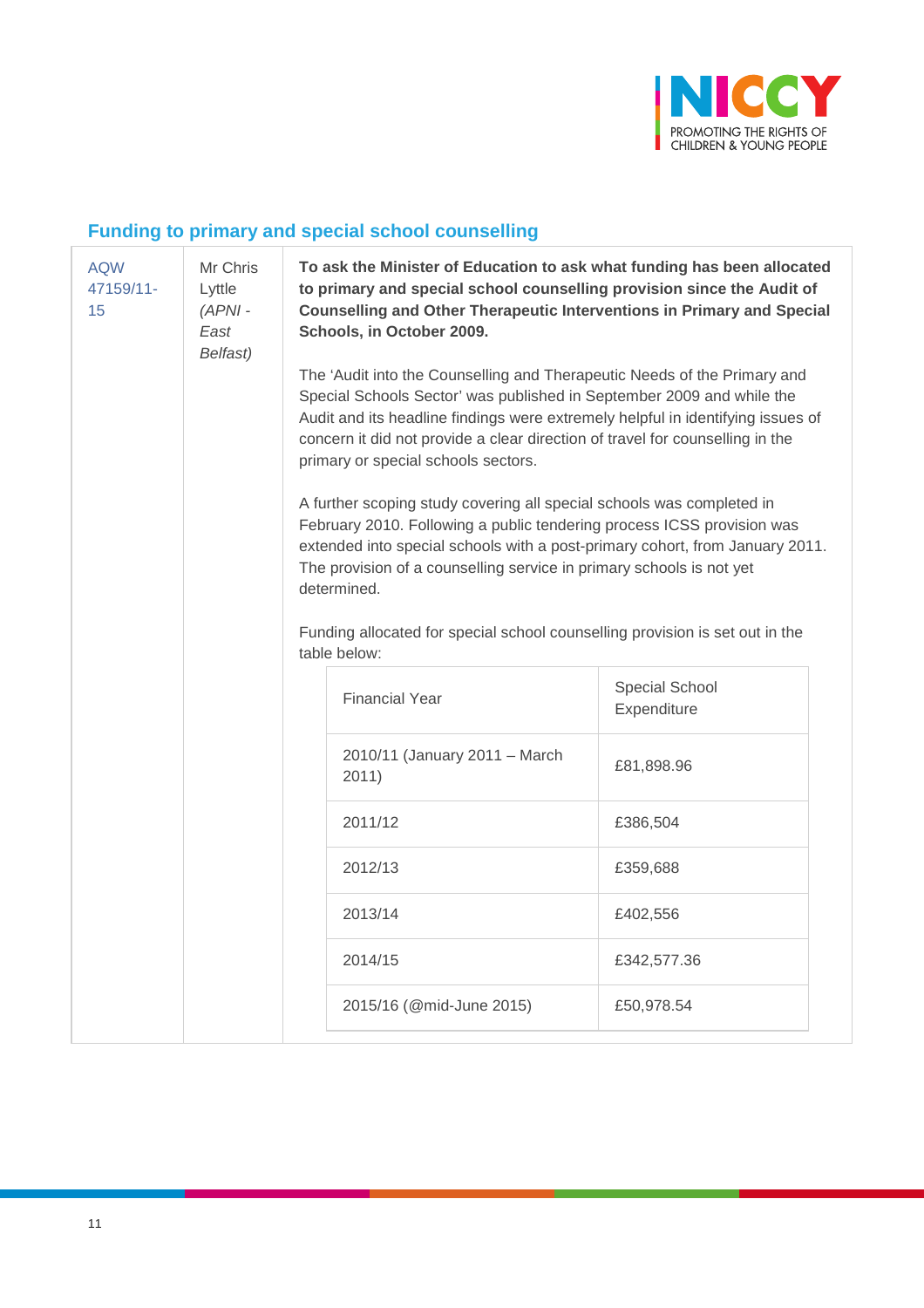

## **Analysis of the number of suitably trained counsellors and therapists**

| <b>AQW</b><br>47155/11-<br>15 | Mr Chris<br>Lyttle<br>$(APNI -$<br>East<br>Belfast) | To ask the Minister of Education whether his Department has<br>conducted an analysis of the number of suitably trained counsellors<br>and therapists since the Audit of Counselling and Other Therapeutic<br>Interventions in Primary and Special Schools, in October 2009.                                                                                                                                                                                                                                                                                                                                                                           |
|-------------------------------|-----------------------------------------------------|-------------------------------------------------------------------------------------------------------------------------------------------------------------------------------------------------------------------------------------------------------------------------------------------------------------------------------------------------------------------------------------------------------------------------------------------------------------------------------------------------------------------------------------------------------------------------------------------------------------------------------------------------------|
|                               |                                                     | The Department introduced a counselling service in special schools in<br>January 2011. A requirement of the contract is that the provider must employ<br>suitably qualified and experienced counsellors who have experience of<br>delivering counselling to young people with a statement of special<br>educational needs, aged 11 to 20, for a period of no less than 2 years in the<br>last 3 years.                                                                                                                                                                                                                                                |
|                               |                                                     | The Department has publicly outlined its aim to extend counselling provision<br>into primary schools however this has not been possible to date due to other<br>priorities. The aim, however, is to commence a scoping study to outline<br>possible models for primary school counselling within this business year. The<br>ICSS Regional Coordinator maintains contact with the various universities<br>and colleges involved in training counsellors and research into the number of<br>suitably trained counsellors available will form part of the scoping exercise<br>and will be included as a requirement in the subsequent tendering process. |

#### **Pupils-teacher ratios**

| <b>AQW</b><br>47130<br>$/11 - 15$ | Mr<br>Pet<br>er<br>Wei<br>r<br>(DU<br>$P -$<br>Nor<br>th<br>Do<br>wn) | To ask the Minister of Education the pupil-teacher ratio for (i) Controlled grammar<br>and secondary; (ii) Voluntary grammar; (iii) Maintained secondary; (iv) Integrated<br>secondary; and (v) Irish Medium secondary schools, in each of the last ten years.<br>The following table details the pupil: teacher ratio in post-primary schools over the past<br>ten years.<br>Table 1: Pupil:teacher ratios by school management type, 2005/06 – 2014/15 |                        |                      |                                                |                                        |                             |                            |  |
|-----------------------------------|-----------------------------------------------------------------------|----------------------------------------------------------------------------------------------------------------------------------------------------------------------------------------------------------------------------------------------------------------------------------------------------------------------------------------------------------------------------------------------------------------------------------------------------------|------------------------|----------------------|------------------------------------------------|----------------------------------------|-----------------------------|----------------------------|--|
|                                   |                                                                       |                                                                                                                                                                                                                                                                                                                                                                                                                                                          | <b>Control</b><br>led1 | <b>Volun</b><br>tary | <b>Catholi</b><br>C.<br><b>Maintai</b><br>ned1 | <b>Other</b><br><b>Maintai</b><br>ned1 | Integra<br>ted <sub>2</sub> | <b>Irish</b><br>Medi<br>um |  |
|                                   |                                                                       | 2005<br>/06                                                                                                                                                                                                                                                                                                                                                                                                                                              | 14.5                   | 15.2                 | 13.8                                           | 12.7                                   | 13.8                        | 12.7                       |  |
|                                   |                                                                       | 2006<br>/07                                                                                                                                                                                                                                                                                                                                                                                                                                              | 14.6                   | 15.2                 | 13.9                                           | 13.1                                   | 13.8                        | 13.1                       |  |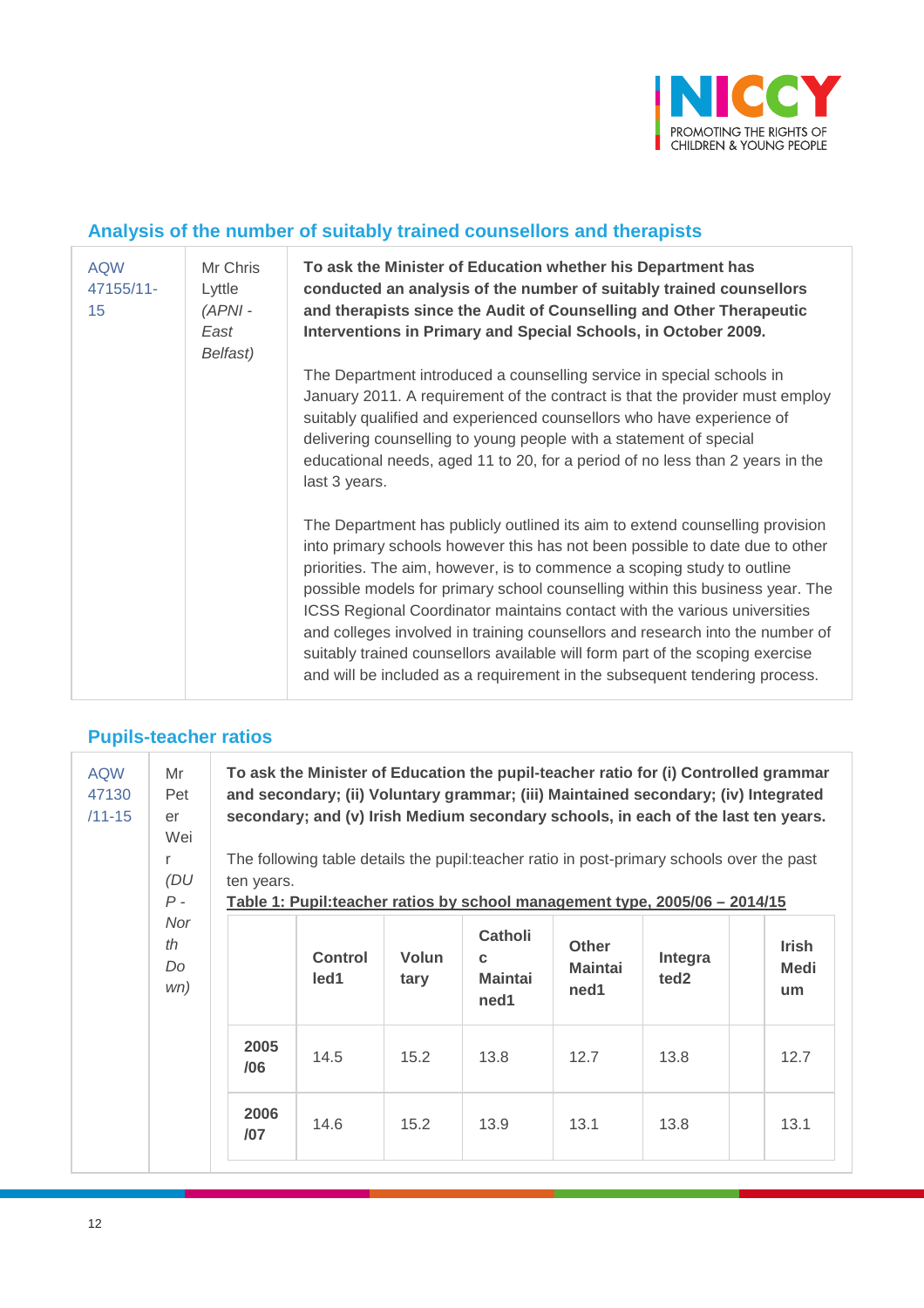

| 2007<br>/08 | 14.4 | 15.2 | 14.0 | 13.7 | 13.7 | 13.7 |
|-------------|------|------|------|------|------|------|
| 2008<br>/09 | 14.4 | 15.1 | 14.1 | 11.3 | 13.6 | 11.3 |
| 2009<br>/10 | 14.6 | 15.1 | 14.4 | 12.5 | 13.9 | 12.5 |
| 2010<br>/11 | 14.7 | 15.3 | 14.2 | 12.6 | 14.0 | 12.6 |
| 2011<br>/12 | 14.7 | 15.6 | 14.3 | 12.6 | 14.3 | 12.6 |
| 2012<br>/13 | 15.3 | 16.1 | 14.7 | 12.6 | 14.7 | 12.6 |
| 2013<br>/14 | 15.3 | 16.3 | 14.8 | 13.2 | 14.7 | 13.2 |
| 2014<br>/15 | 15.1 | 16.1 | 14.6 | 13.1 | 14.3 | 13.1 |

# **Responsibility of principals in ensuring there is no bullying in schools**

| <b>AQW</b><br>45878/11-<br>15 | Mr Alex<br>Easton<br>$(DUP -$ | To ask the Minister of Education to detail the responsibility of principals<br>in ensuring there is no bullying in schools.                                                                                                                                                                                                                                                                                                                                                                                                                                                                                                              |
|-------------------------------|-------------------------------|------------------------------------------------------------------------------------------------------------------------------------------------------------------------------------------------------------------------------------------------------------------------------------------------------------------------------------------------------------------------------------------------------------------------------------------------------------------------------------------------------------------------------------------------------------------------------------------------------------------------------------------|
|                               | <b>North</b><br>Down)         | Bullying, in whatever form and for whatever reason, has no place in schools.<br>Under Article 3 of the Education (NI) Order 1998 as amended by Article 19 (3)<br>of the Education and Libraries (NI) Order 2003, all schools are required to<br>have a discipline and good behaviour policy which addresses how the school<br>will respond to incidents or complaints of bullying.<br>This policy must be developed with input from pupils and their parents and<br>must be readily accessible. Principals and Boards of Governors (BoG) are<br>required to adhere to the school's policy when responding to a complaint of<br>bullying. |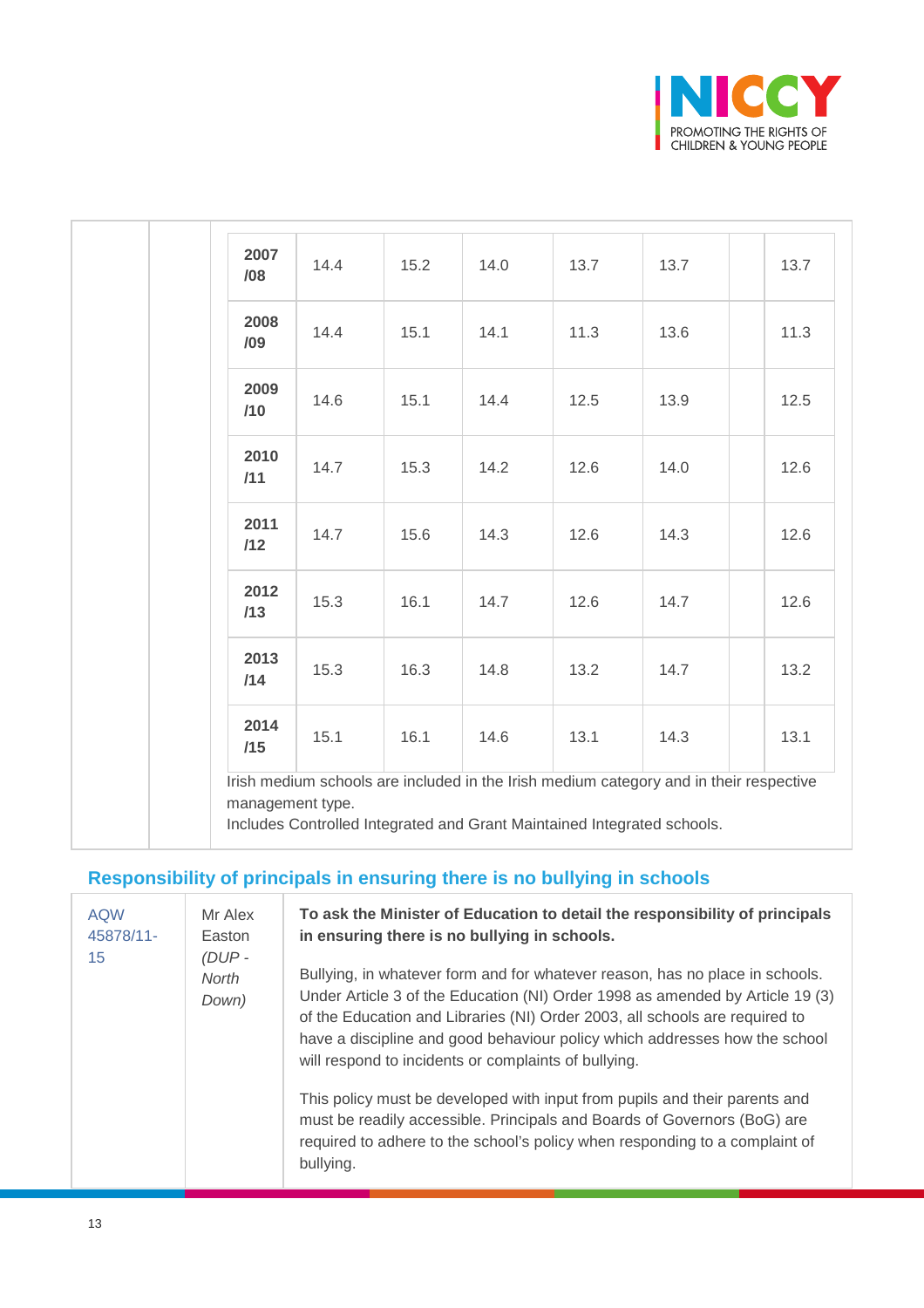

| Typically an anti-bullying policy will ask parents to raise their initial concerns<br>with a teacher and/or the school Principal. If they are unhappy with the<br>school's subsequent actions they can then escalate their complaint by writing<br>to the BoG. The governors will then review the complaint and determine if<br>school policies have been correctly observed.                                               |
|-----------------------------------------------------------------------------------------------------------------------------------------------------------------------------------------------------------------------------------------------------------------------------------------------------------------------------------------------------------------------------------------------------------------------------|
| The precise nature of these arrangements is, however, a matter for each<br>school to decide and not one in which the Department has any specific role.<br>Through its support and funding for the regional Anti-Bullying Forum (NIABF),<br>however, DE seeks to continue to raise awareness of the problem and<br>provide practical support, resources and guidance on best-practice to all<br>schools, parents and pupils. |

## **Ability of the Treasury to repay £100m treasury loan**

| <b>AQW</b><br>47227/11-<br>15 | Mr John<br><b>McCallister</b><br>(IND - South<br>Down) | To ask the Minister of Finance and Personnel to detail any<br>discussions she has had with Treasury officials whether the<br>flexibility (i) to repay the £100 million treasury loan; and (ii) to raise<br>£114 million by asset sales and capital budgets is now no longer<br>available.                                                                                                                               |
|-------------------------------|--------------------------------------------------------|-------------------------------------------------------------------------------------------------------------------------------------------------------------------------------------------------------------------------------------------------------------------------------------------------------------------------------------------------------------------------------------------------------------------------|
|                               |                                                        | I recently met with the Chief Secretary to the Treasury Greg Hands MP to<br>discuss the flexibilities around the Stormont House Agreement. There<br>remains a material risk that the flexibilities around the repayment of the<br>£100 million Reserve claim and the associated use of capital asset sales<br>will not be available to the Executive should the Stormont House<br>Agreement not be implemented in full. |

#### **Development of a cross-departmental internet safety strategy**

| <b>AQW</b><br>47011/11-<br>15 | Mrs<br>Sandra<br>Overend | To ask the Minister of Justice how his Department is contributing to<br>the development of a cross-departmental internet safety strategy.                                                                                                                                                                                                                                |
|-------------------------------|--------------------------|--------------------------------------------------------------------------------------------------------------------------------------------------------------------------------------------------------------------------------------------------------------------------------------------------------------------------------------------------------------------------|
|                               | $(UUP -$<br>Mid Ulster)  | and my Department take our internet safety responsibilities extremely<br>seriously and, along with our community safety partners and criminal justice<br>agencies, deliver a range of projects and initiatives to promote internet<br>safety. We are also actively involved in the ongoing development of internet<br>safety strategy with other Departments and bodies. |
|                               |                          | Operationally, through my Department's Asset Recovery Community<br>Scheme, a number of Police and Community Safety Partnerships have<br>received funding to deliver a Cybersafe project educating primary school<br>children in the importance of e-safety.                                                                                                              |